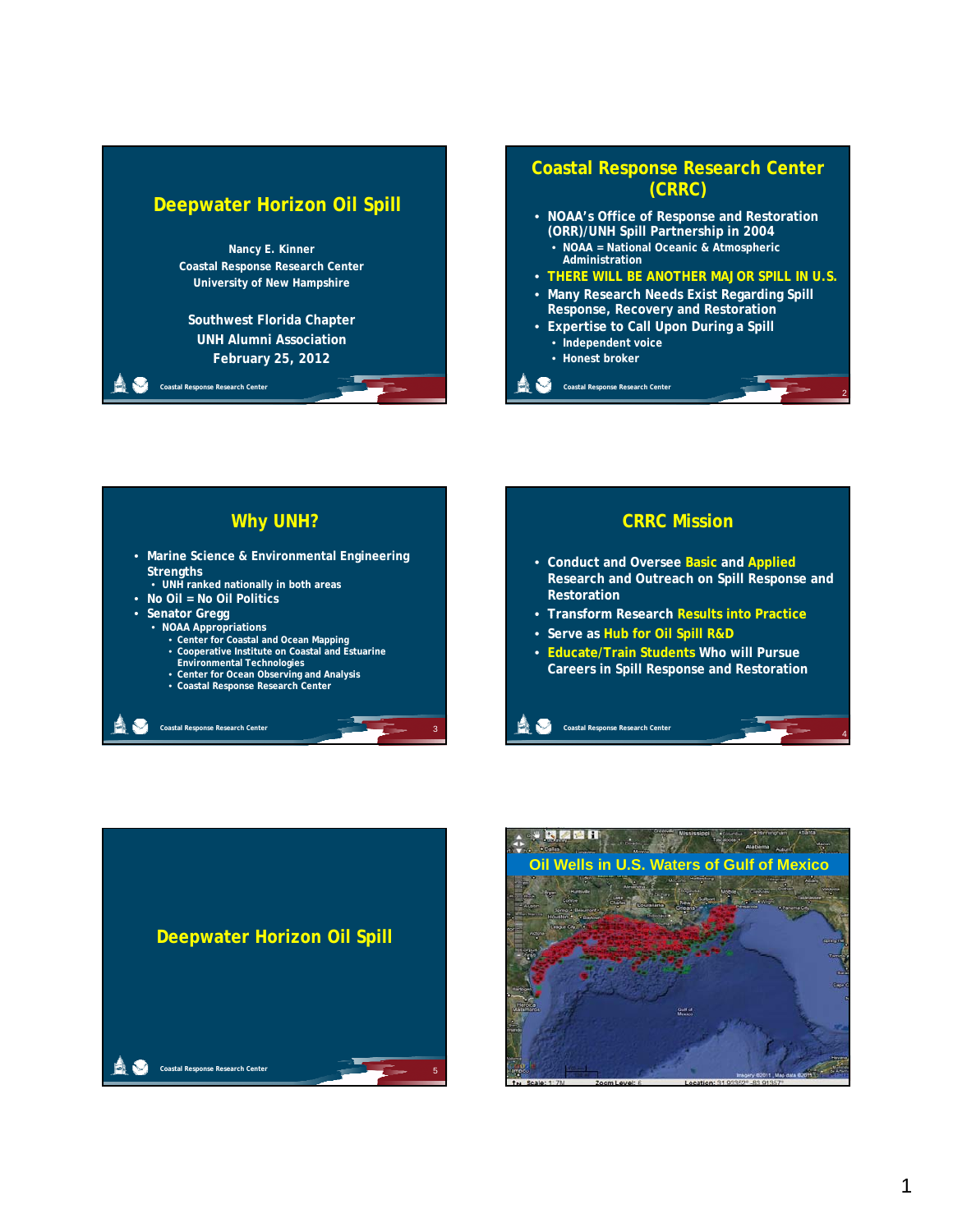

# **Crude Oil Production in U.S.** • **Total: 79.8 billion gallons/yr (2009)** • **Gulf of Mexico (GOM) produces 23.9 billion gallons/yr (30% of total domestic crude) Coastal Response Research Center**

# **Crude Oil Imports into the U.S.** • **Total: 10.4 million barrels/day = 159 billion Gallons/Yr (2010)** • **Imports Through Louisiana Offshore Oil Port p g Coastal Response Research Center (LOOP) Facility** • **Handles 13% of imported oil = 20.7 billion gallons/yr**





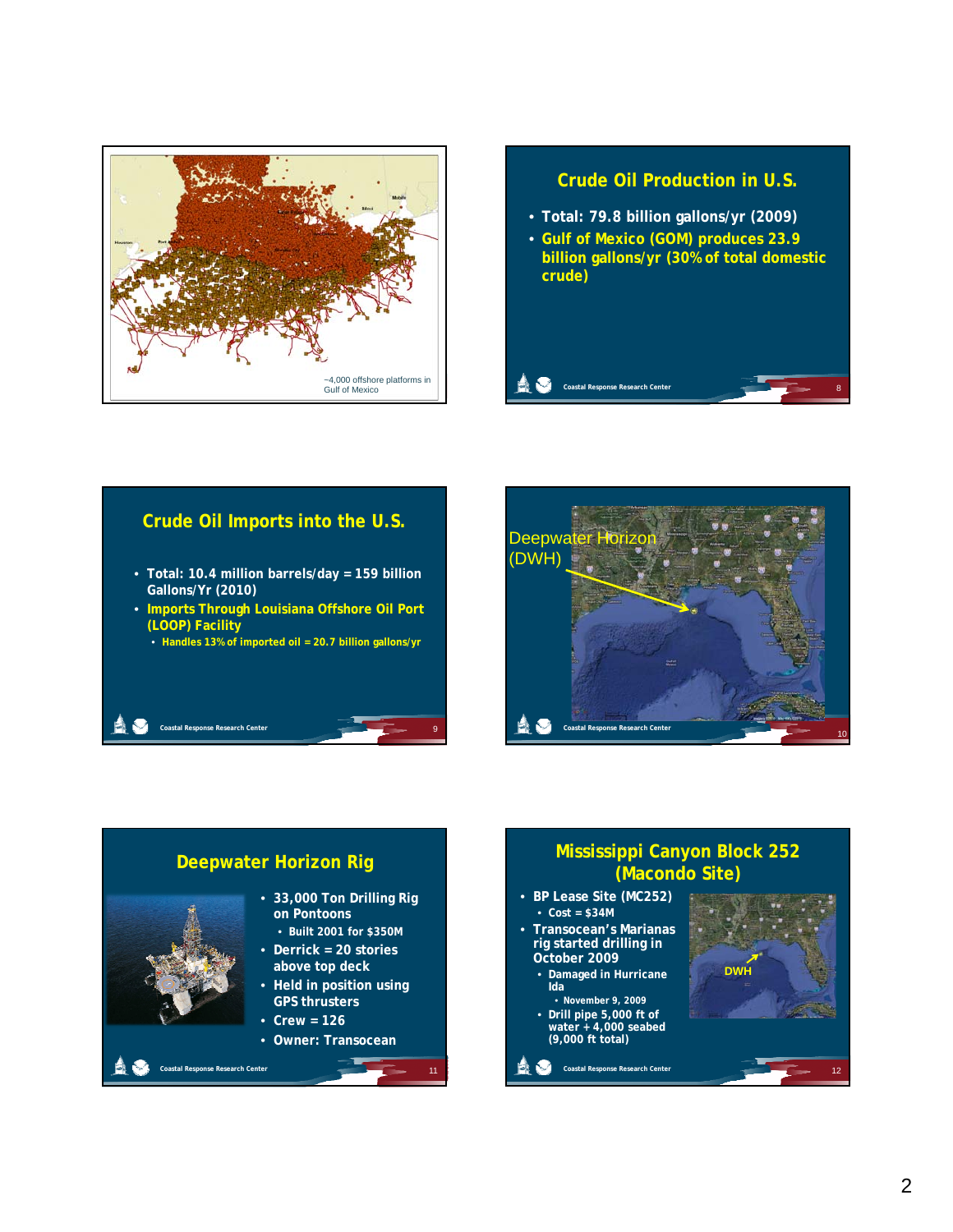





#### **DWH Well Blowout (cont'd)**

- **9:15 pm Begin Adding Seawater into Bottom of Well (Annulus)**
- **~ 9:40 pm Hissing and High-Frequency Vibration**
- **Then Mud Shooting Out of Gas Buster on Rig**

17

• **Then Explosion**

**Coastal Response Research Center** 

• **All Saved Except 11 Killed in Explosion**

#### **DWH Well Blowout (cont'd)**

- **1:30 am (April 21) DWH Rig Listing; Secondary Explosions & Fire**
- **2:50 am (April 21) Rig Spins 180°; GPS Dynamic Positioning Dead** 
	- **DWH moved 1600 ft from well**
- **3:15 am DWH Listing Heavily, Fire Continues & Fire Boats Spraying Water on Rig**
- **1:27 am April 22 DWH Sank Along with 5,000 ft pipe**

18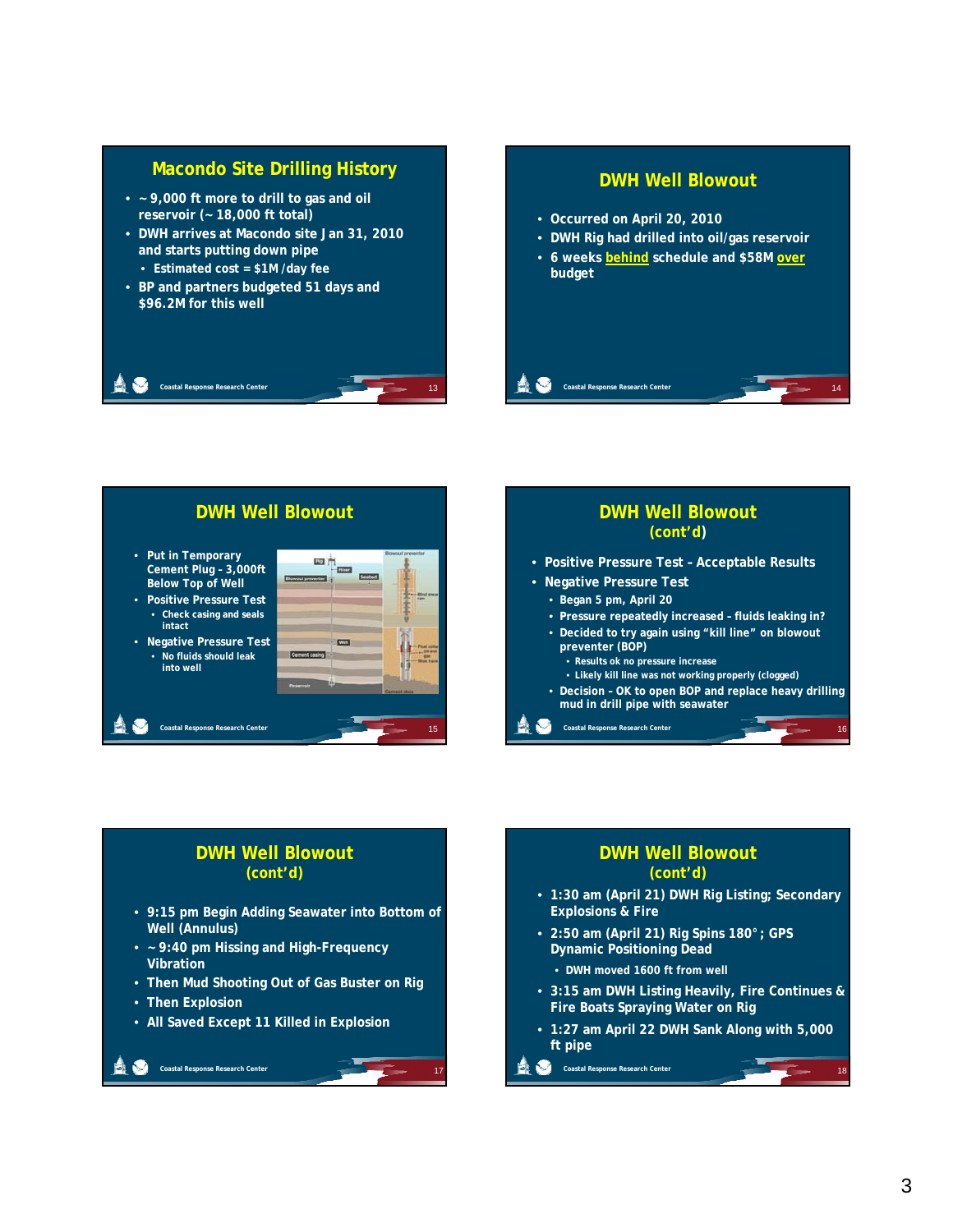#### **Overview of DWH Spill**

- **87 Days of Continuous Release of Oil and Gas**
- **Numerous Attempts to Stop Flow** • **No spill response plan for large blowout**
- **July 15 – Well Killed from Top Ending 5 lled o op d g Release**
- **Bottom Kill Sept 19, 2010**

**Coastal Response Research Center** 

**Coastal Response Research Center** 

• **Total Oil Release (est.) = 200 Million Gallons**

19

21

• **Biggest Accidental Oil Spill in Recorded History!**



20

### **Priority #2 - Stop Source of Leak**

•**Start Relief Well** •**Install "Cap" to Stop Flow** •**High ambient water pressure, cold and dark g p,** •**2200 psi** •**High exit pressure of oil, hot (212oF)** •**6500 psi** •**Well Head ~ 7 inches diameter; 1 mile below water's surface**





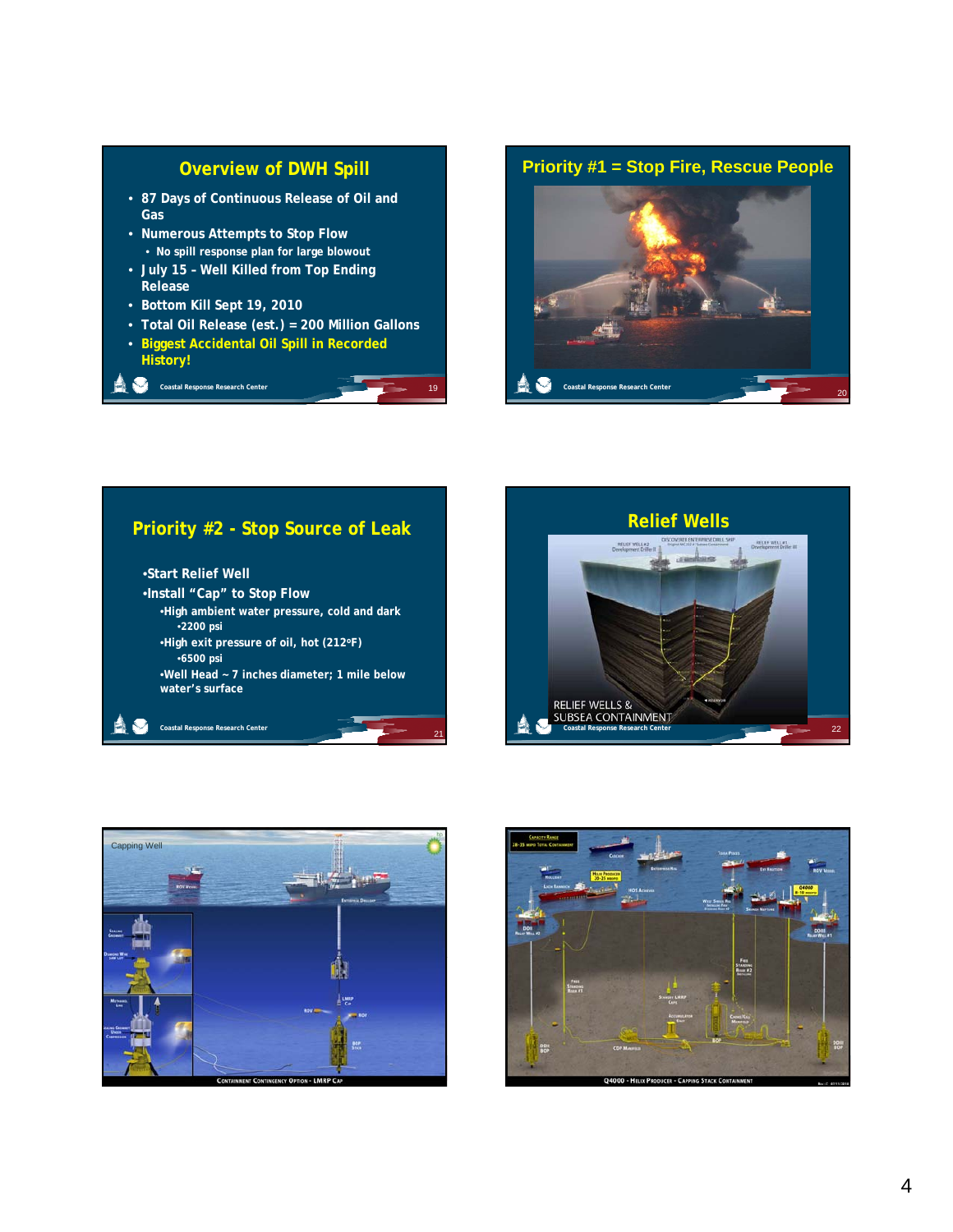#### **Priority #3 – Identify Natural Resources at Risk**

- **Crabs, Shrimp, Oysters, Blue Fin Tuna, Charismatic Marine Mammals**
- **Recreational Beaches**
- **Commercial Fishing**
- **Subsistence Fishing**



#### **Priority #4 – Minimize Damage to Natural Resources**

- **Purpose of Response Technology**
- **Key Is Select Most Appropriate Response Techniques**
- **Unique to Each Spill**

**Coastal Response Rese** 









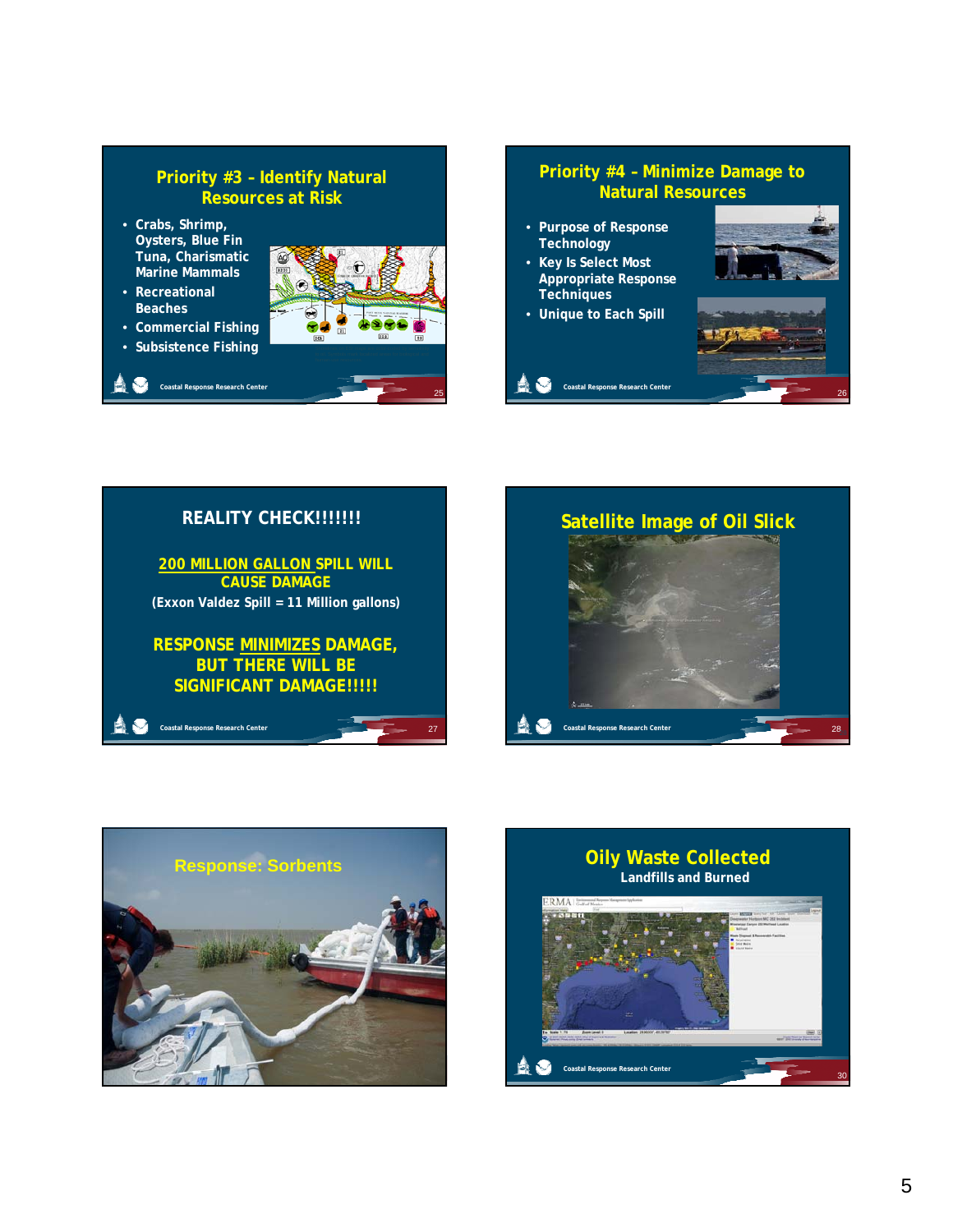

**Coastal Response Research Center**









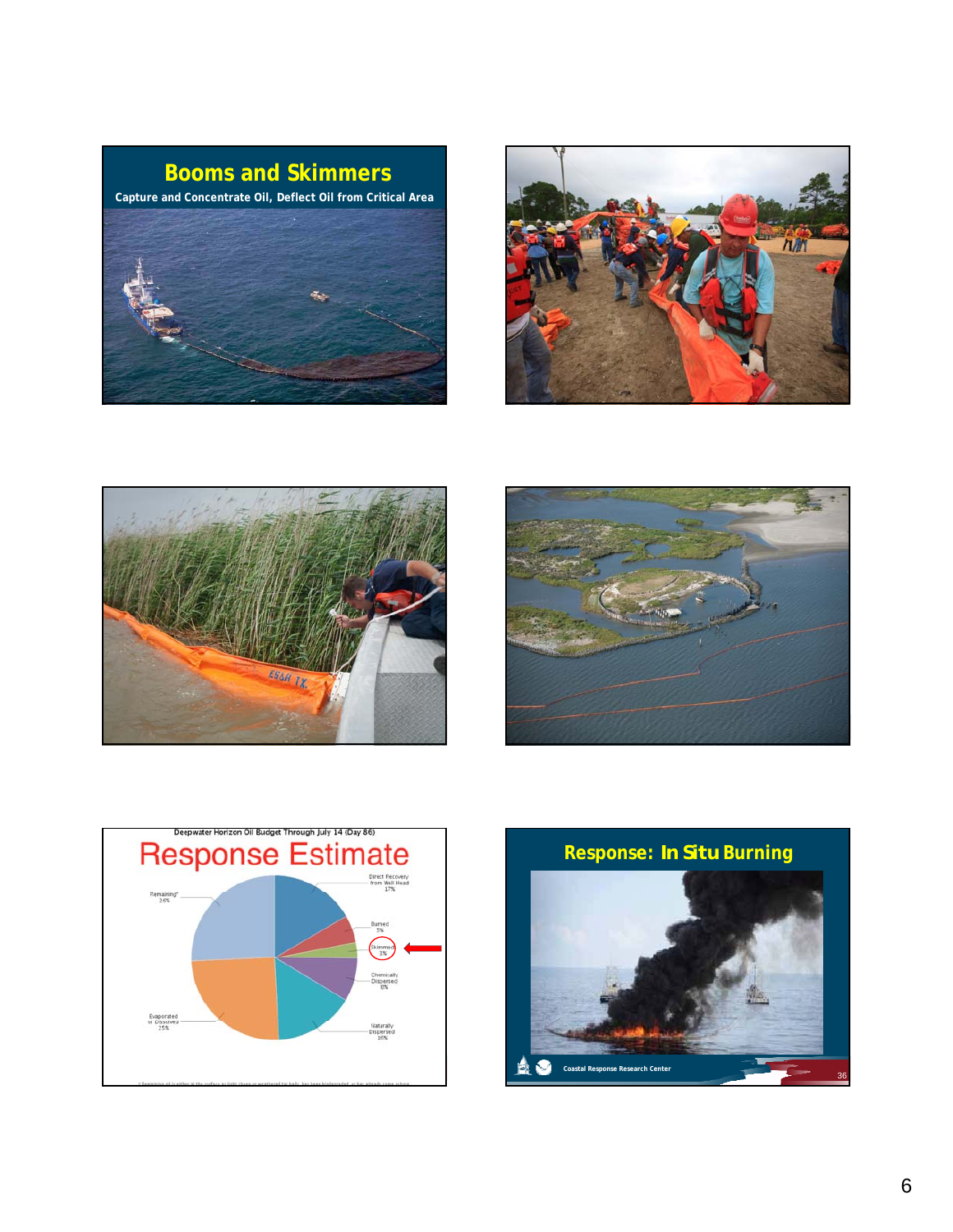







#### **Why Use Chemical Dispersants?** • **Wind and Waves Often Too High to Allow Mechanical Removal (Booms & Skimmers) or Burning** • **Kept Oil Out of Nearshore Waters and Coastal Response Research Center Marshes** • **Where organisms were breeding and juveniles** • **Marshes hard to clean if repeatedly fouled with oil**

41

## **Dispersant Controversy** • **Exposure/Toxicity of Dispersants to Marine Life, Humans, Seafood • Exposure of Marine Organisms Coastal Response Research Center Below Surface to Dispersed Oil** • **Proprietary Mixture** • **Where Did Oil Go?**

42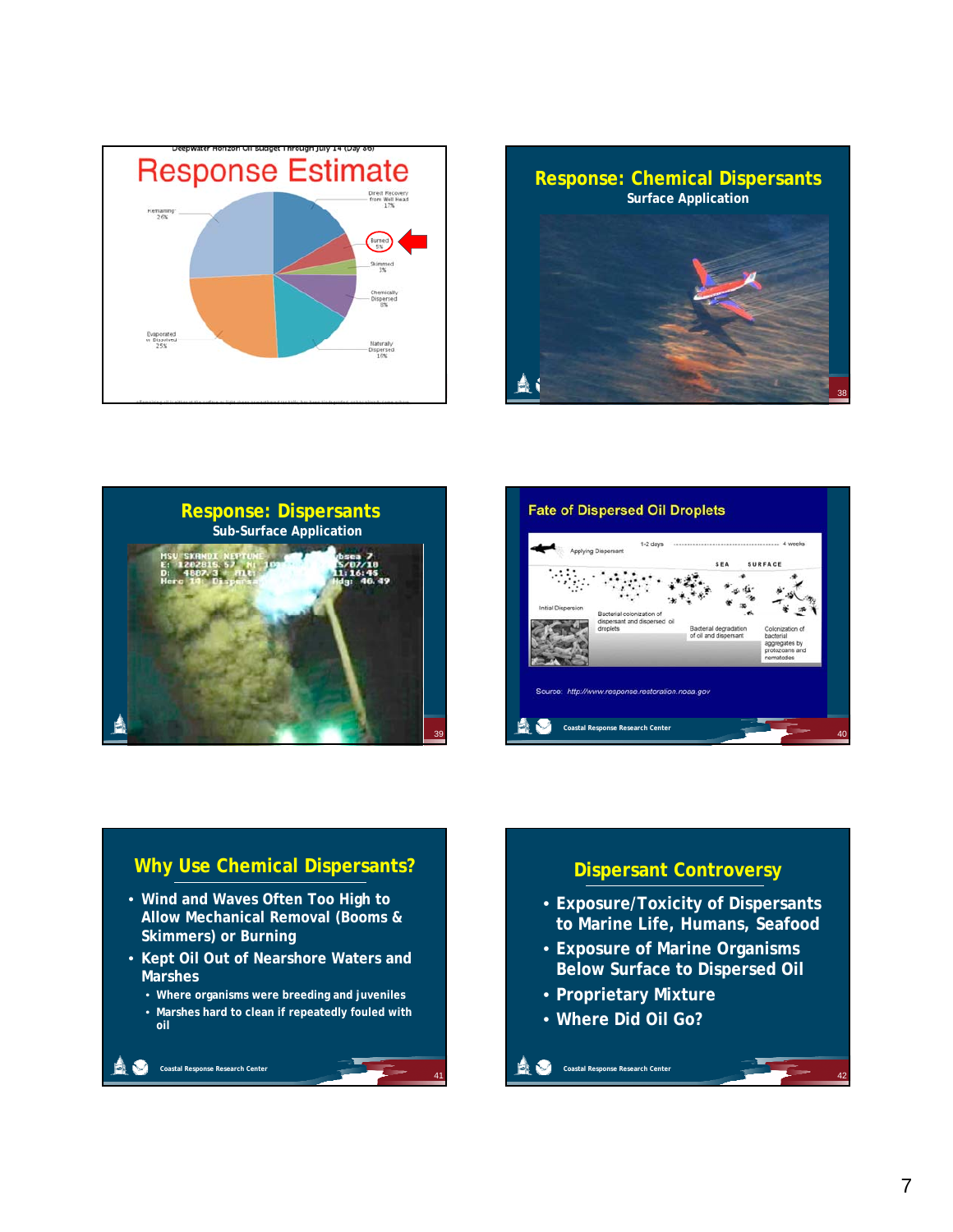









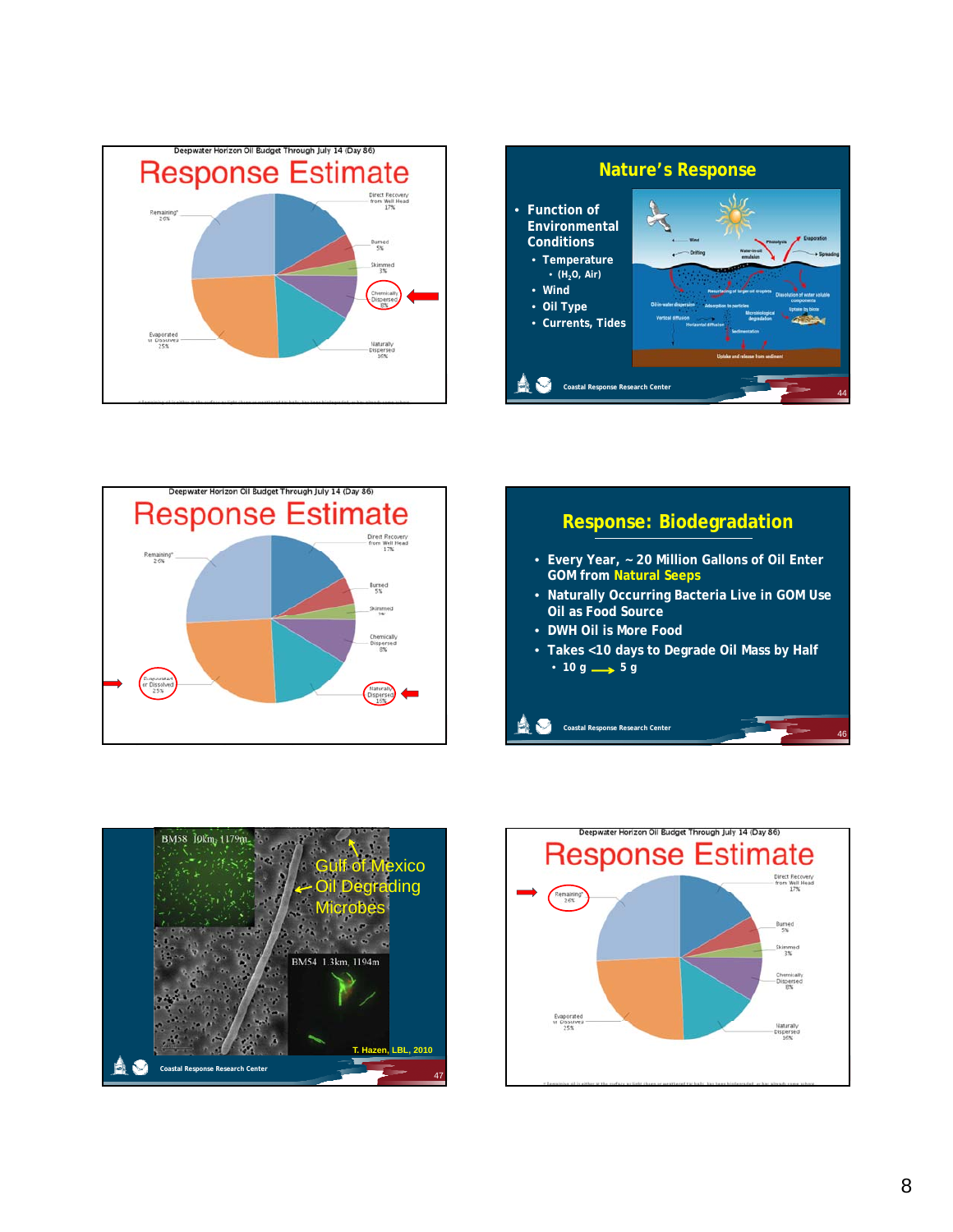



#### **DWH: State-of-the-Art Managing Spill Response**

- **Common Operating Picture**
	- **All responders see same, detailed information**
	- **Overlay layers of information to help make decisions**
		- **Where beaches located?**
		- **Where floating oil?**

**Coastal Response Research Center** 

• **Decide boom placement to protect beaches at risk**

#### • **Environmental Response Management Application** • **ERMA® - UNH/NOAA**  Managing Spill Response

**DWH: State-of-the-Art**

- **trademark**
- **•** Developed by UNH **Research Computing Center**
- **Partnership with NOAA**
- **www.geoplatform.gov Has Hundreds of Layers of Data to Overlay**

**Coastal Response Research Center** 

51

52



# **Phases of Oil Spill**

- **Emergency Response**
	- **Immediate to few years after**
- **Natural Resource Damage Assessment (NRDA) •** Determine damage to and compensation of **natural and human resources by responsible parties (RPs)** • **Not civil suits**
- **Restoration/Recovery**
	- **Months to years funded by RPs**

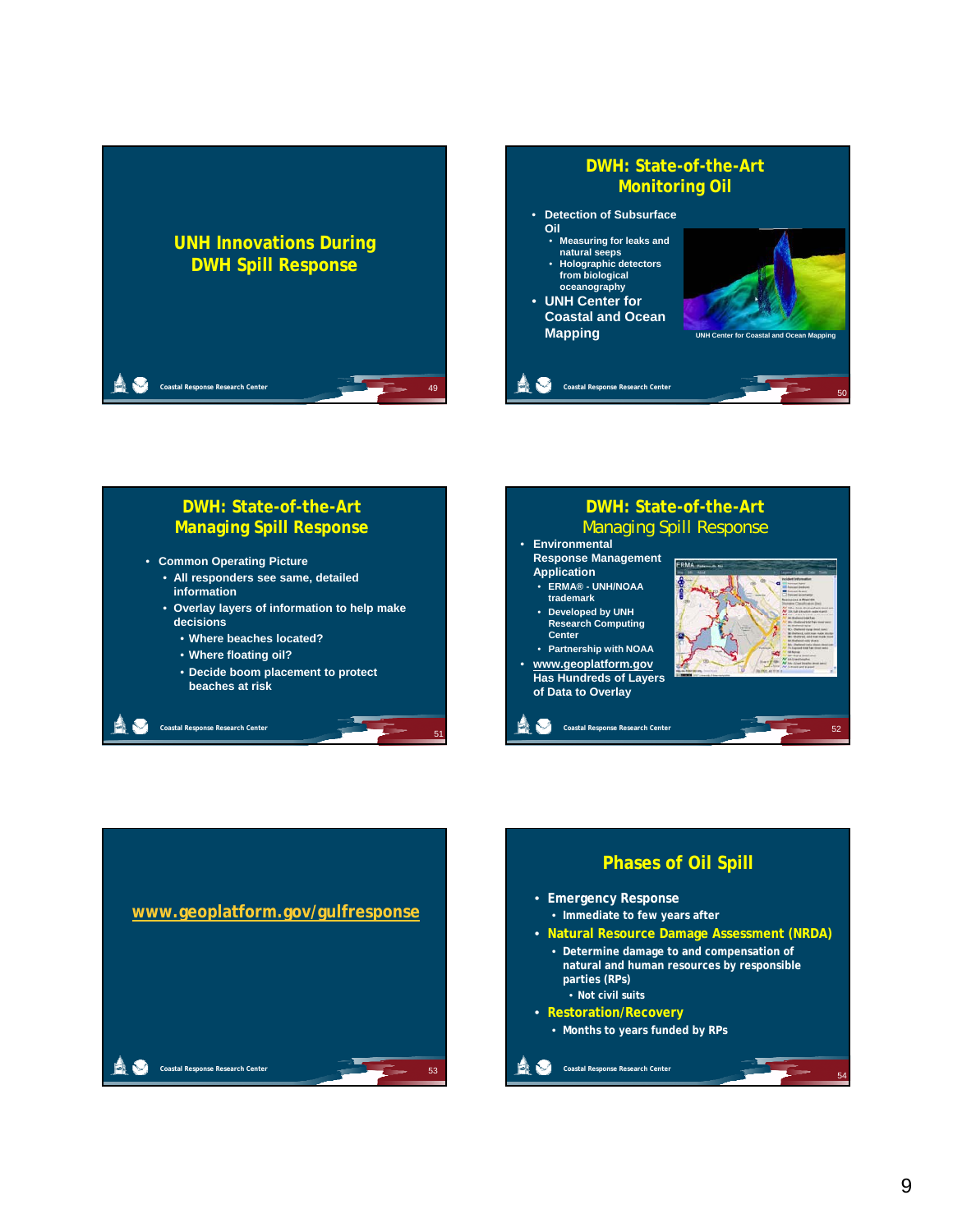



#### **Biological Impacts of Spill** • **What Are the Biological Impacts of this Spill?** • **GOM: 100's of spills per year** • **Lethal (acute) vs. Sublethal (chronic) effects** • **When Has Complete Recovery Occurred (if ever)?** • **Is Recovery to Organisms and Community Before Spill?** • **How Clean is Clean Enough? All Compared to Natural Variation**

57



**Coastal Response Research Center**



**Coastal Response Research Center**

A O



58